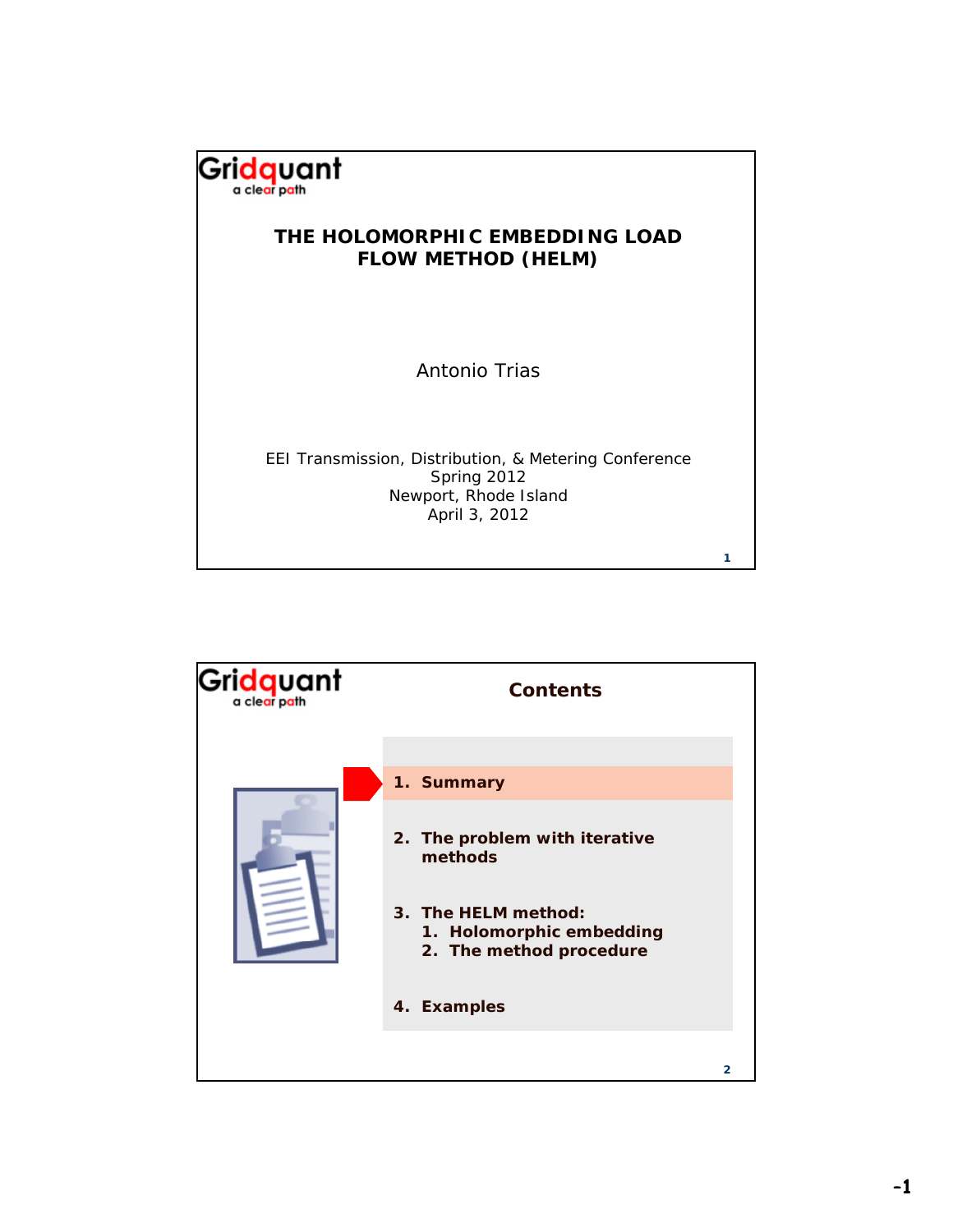

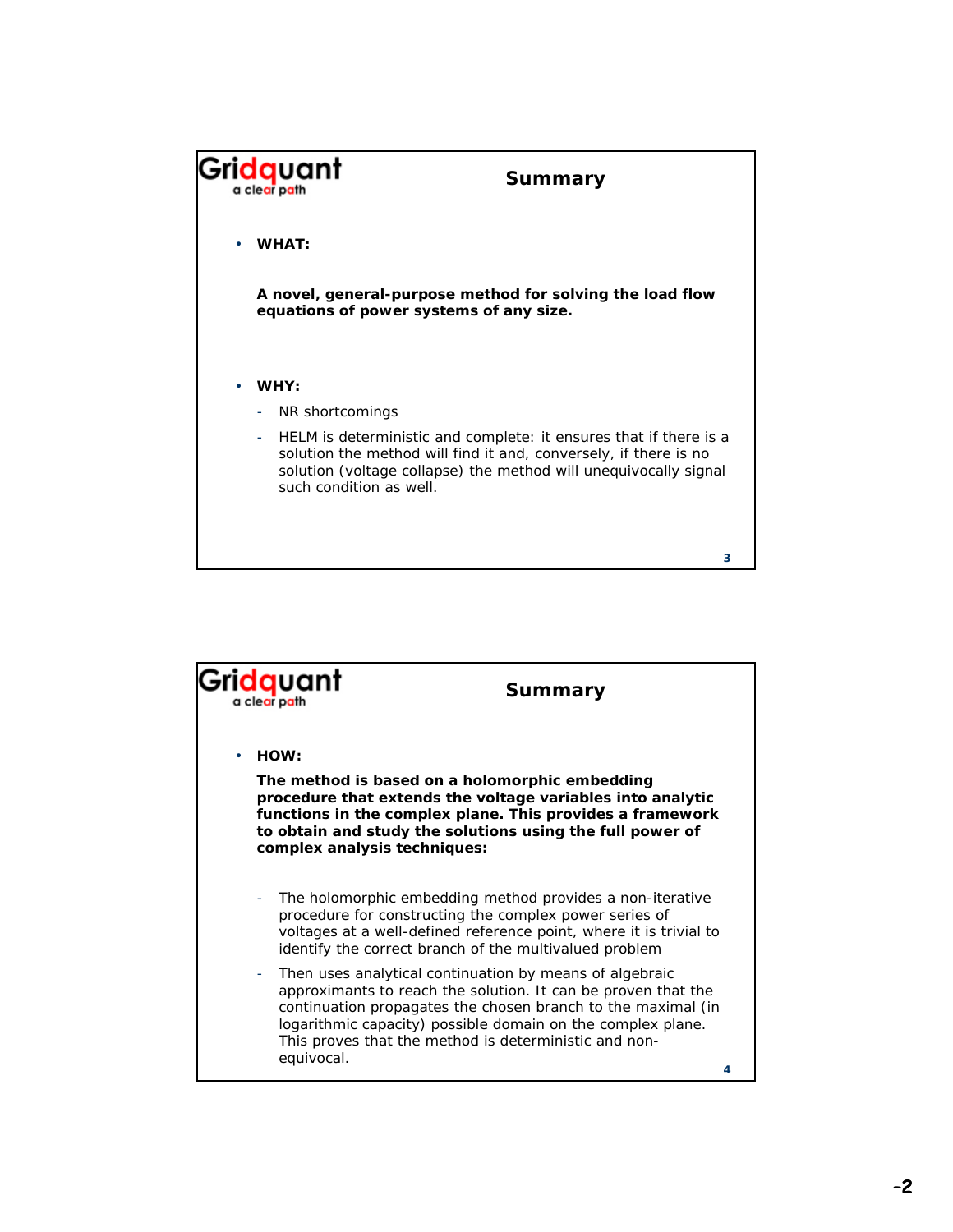

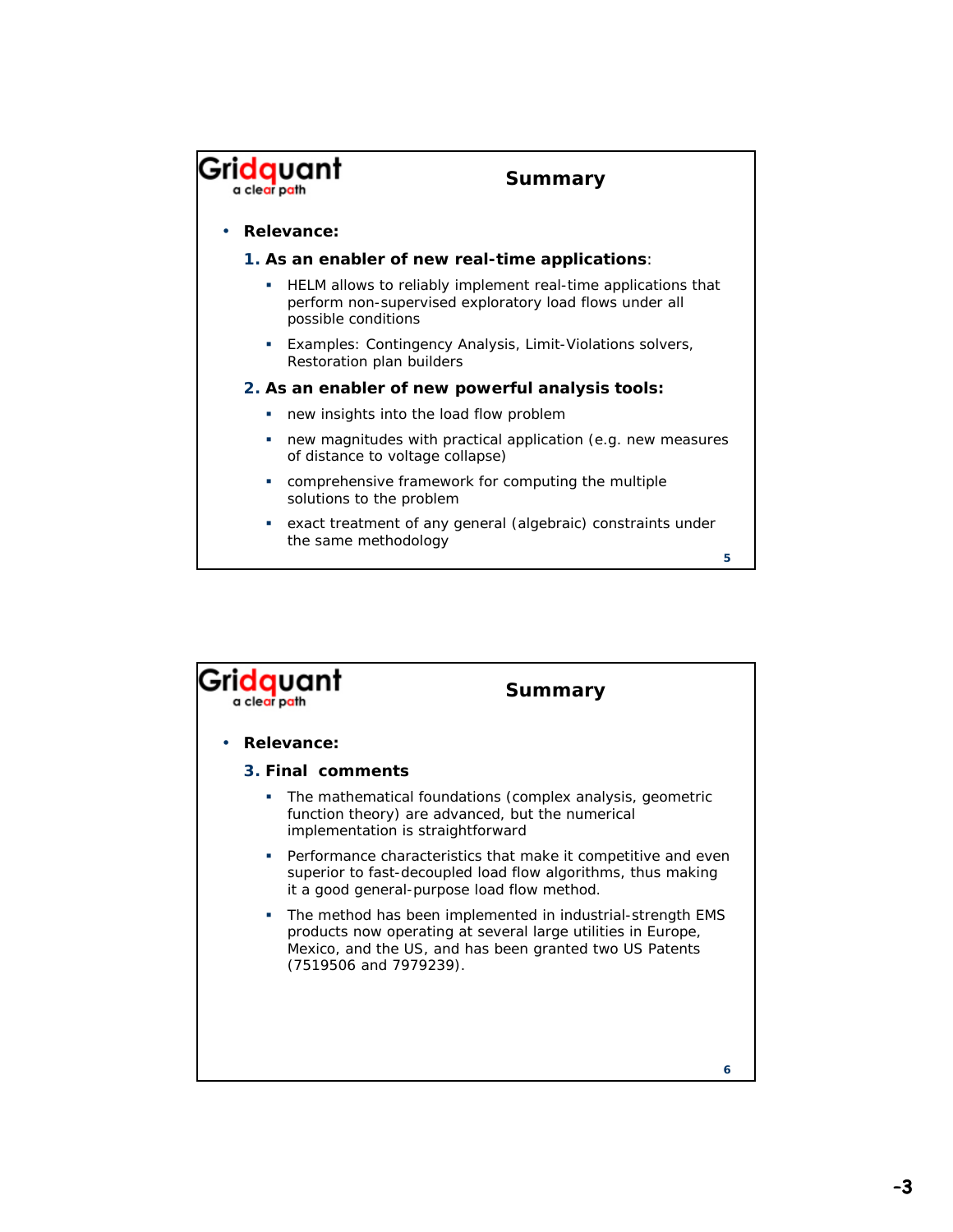| Gridquant | <b>Contents</b>                                                            |   |
|-----------|----------------------------------------------------------------------------|---|
|           | 1. Summary                                                                 |   |
|           | 2. The problem with iterative<br>methods                                   |   |
|           | 3. The HELM method:<br>1. Holomorphic embedding<br>2. The method procedure |   |
|           | 4. Examples                                                                |   |
|           |                                                                            | 7 |

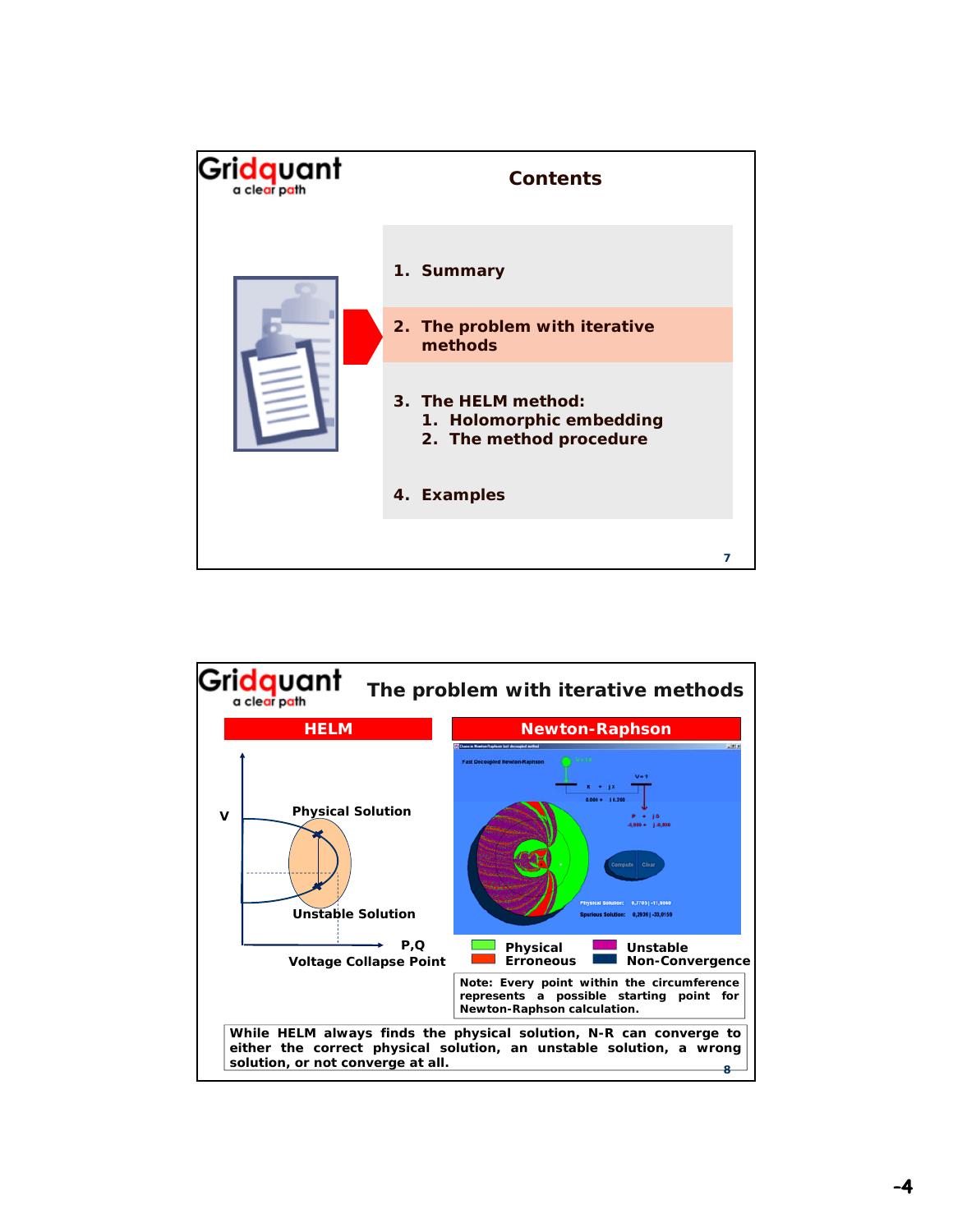

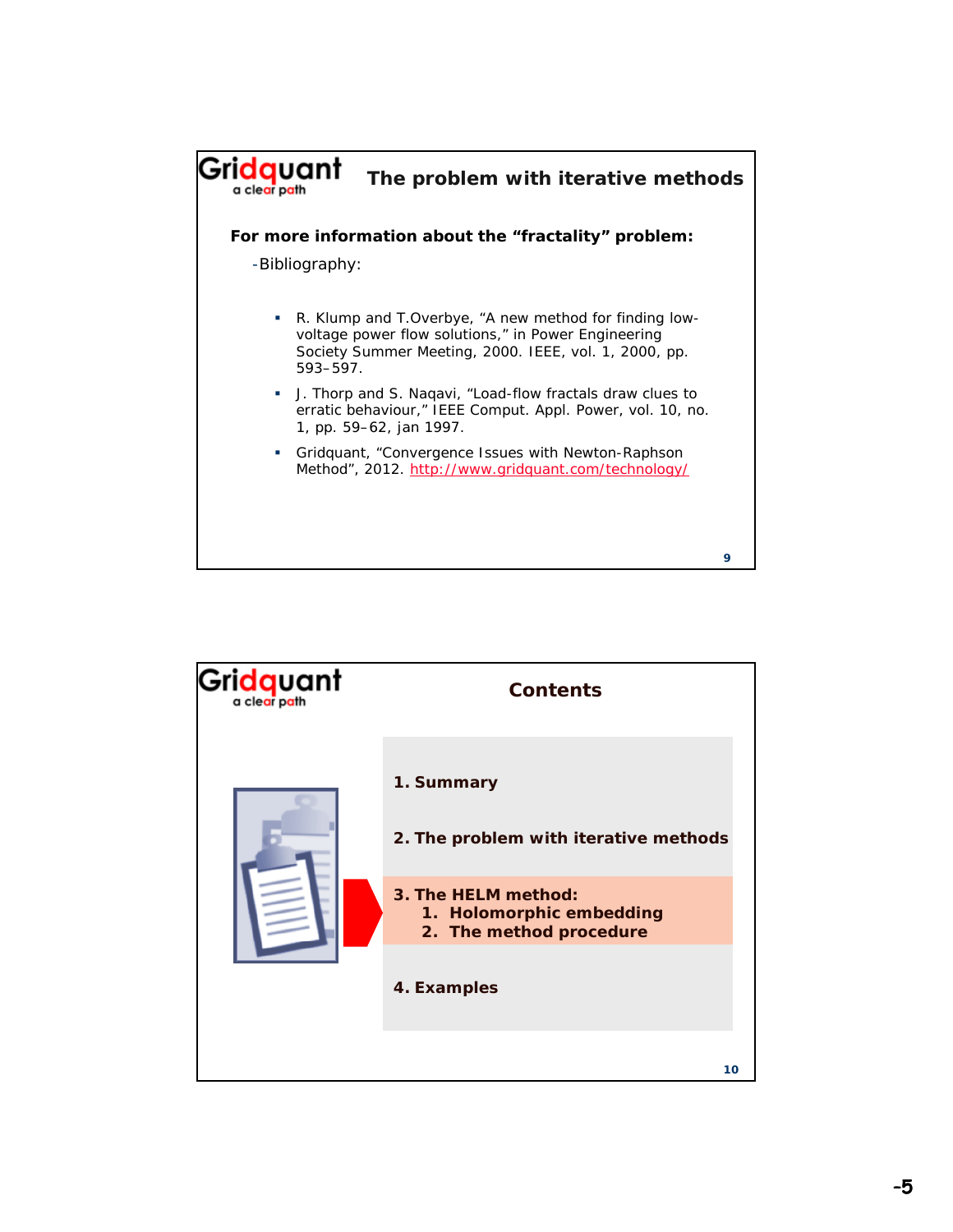

**Gridquant** The HELM method  
\nThe load flow equation for the two-bus system:  
\n
$$
V = V_0 + Z \frac{S^*}{V^*}
$$
;  $Z = R + jX$ ;  $S = P + jQ$   
\nIntroducing dimensionless variables:  
\n $U = \frac{V}{V_0}$   
\n $\sigma = \frac{ZS^*}{|V_0|^2}$ ;  $\sigma_R = \frac{XQ + RP}{|V_0|^2}$ ;  $\sigma_I = \frac{XP - RQ}{|V_0|^2}$   
\nThe load flow equation in its most essential form:  
\n
$$
U = 1 + \frac{\sigma}{U^*}
$$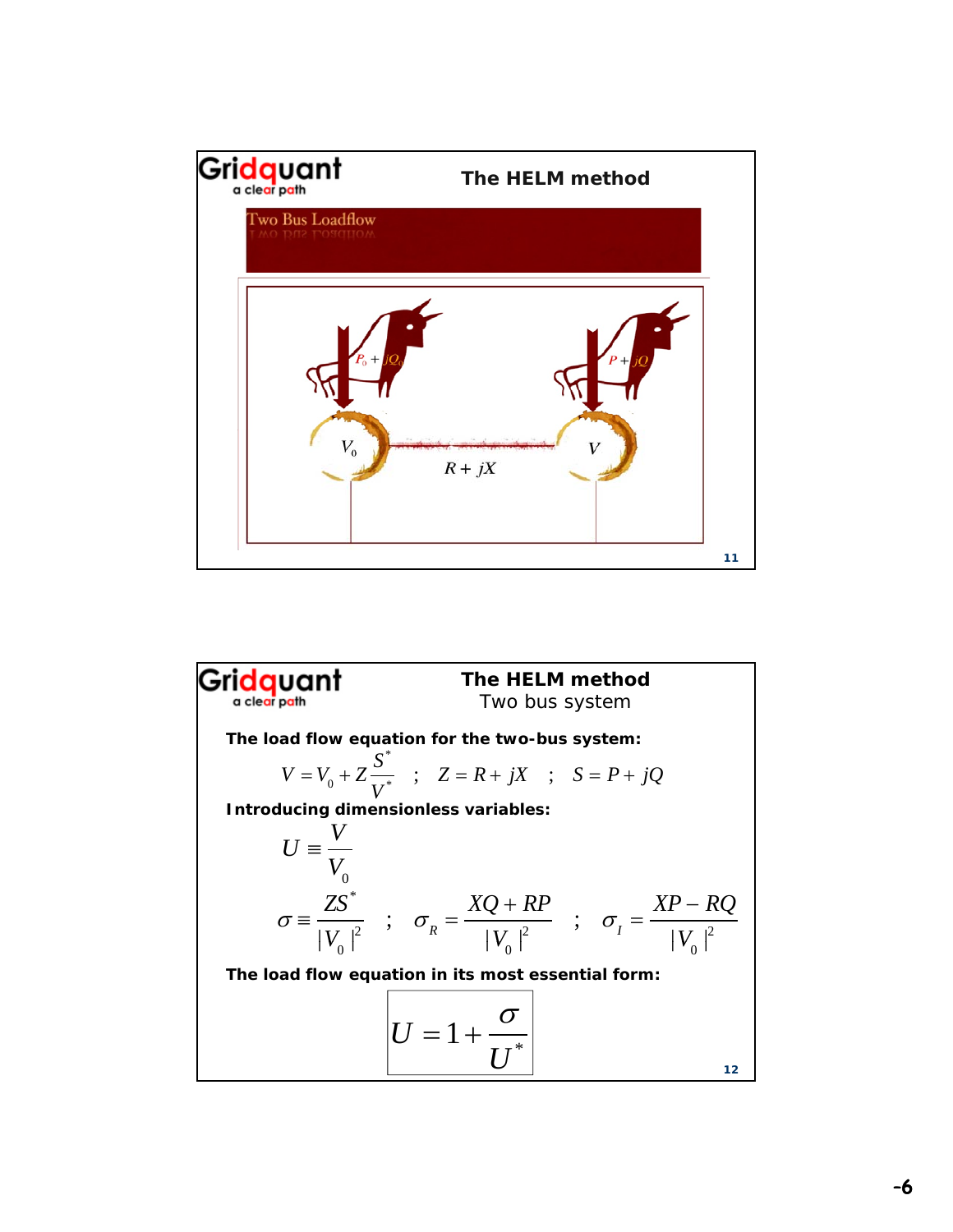Gri<mark>dq</mark>uant **The HELM method** Two bus system **Exact solution(s):** 1 1  $U_R = \frac{1}{2} \pm \sqrt{\frac{1}{4} + \sigma_R - \sigma_I^2}$  ; U *U*  $\pm$  $\sigma_R - \sigma_I^2$  ;  $U_I = \sigma_I$ **subject to the condition:** 1  $+\sigma_R^2 - \sigma_I^2 \geq 0$  $D \equiv$ 4 **Remember that the load flow problem is multi-valued in general. However, only one solution actually makes sense in the real system. All the other so-called "lowvoltage" solutions would be unstable in any welldesigned power system. 13**

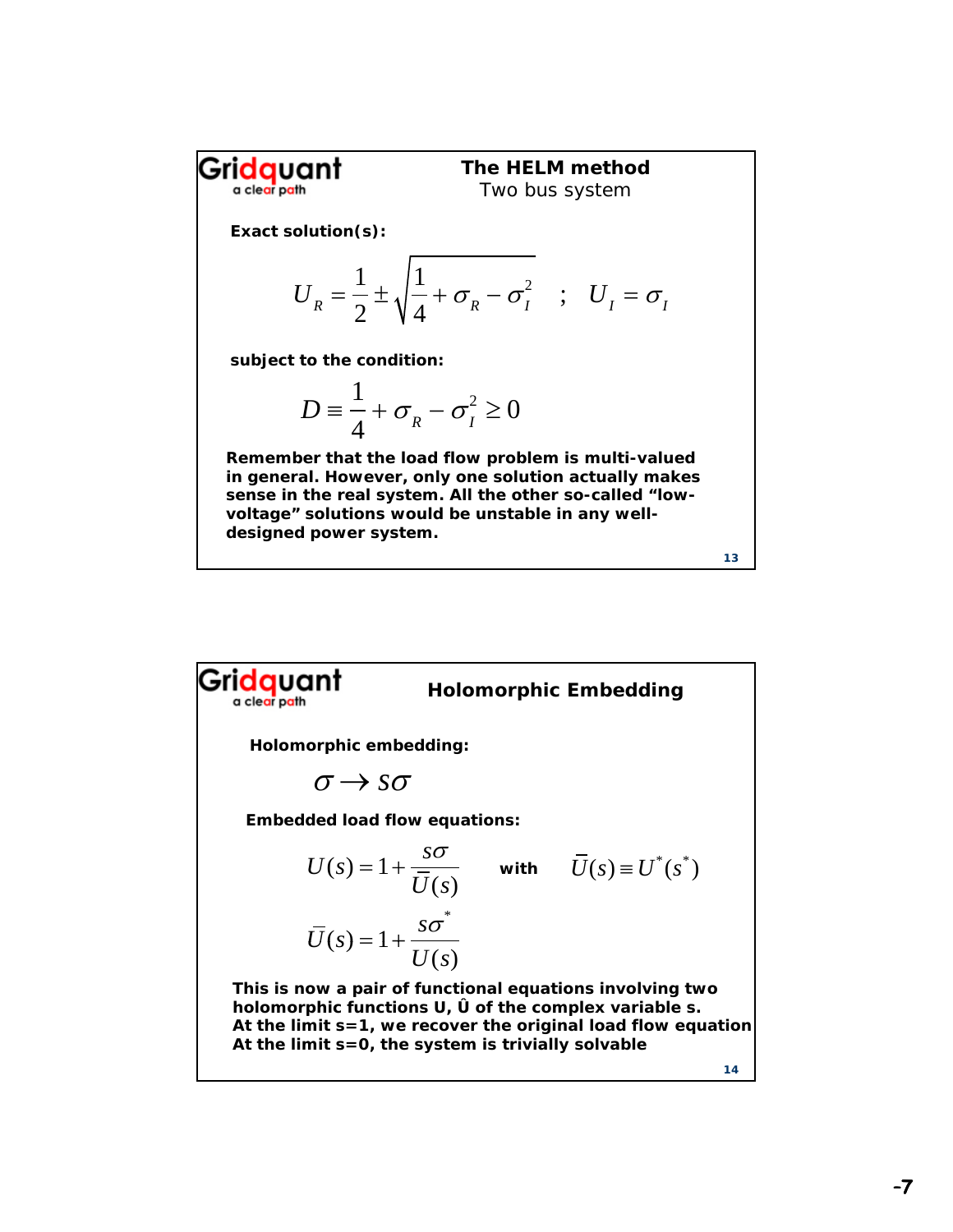

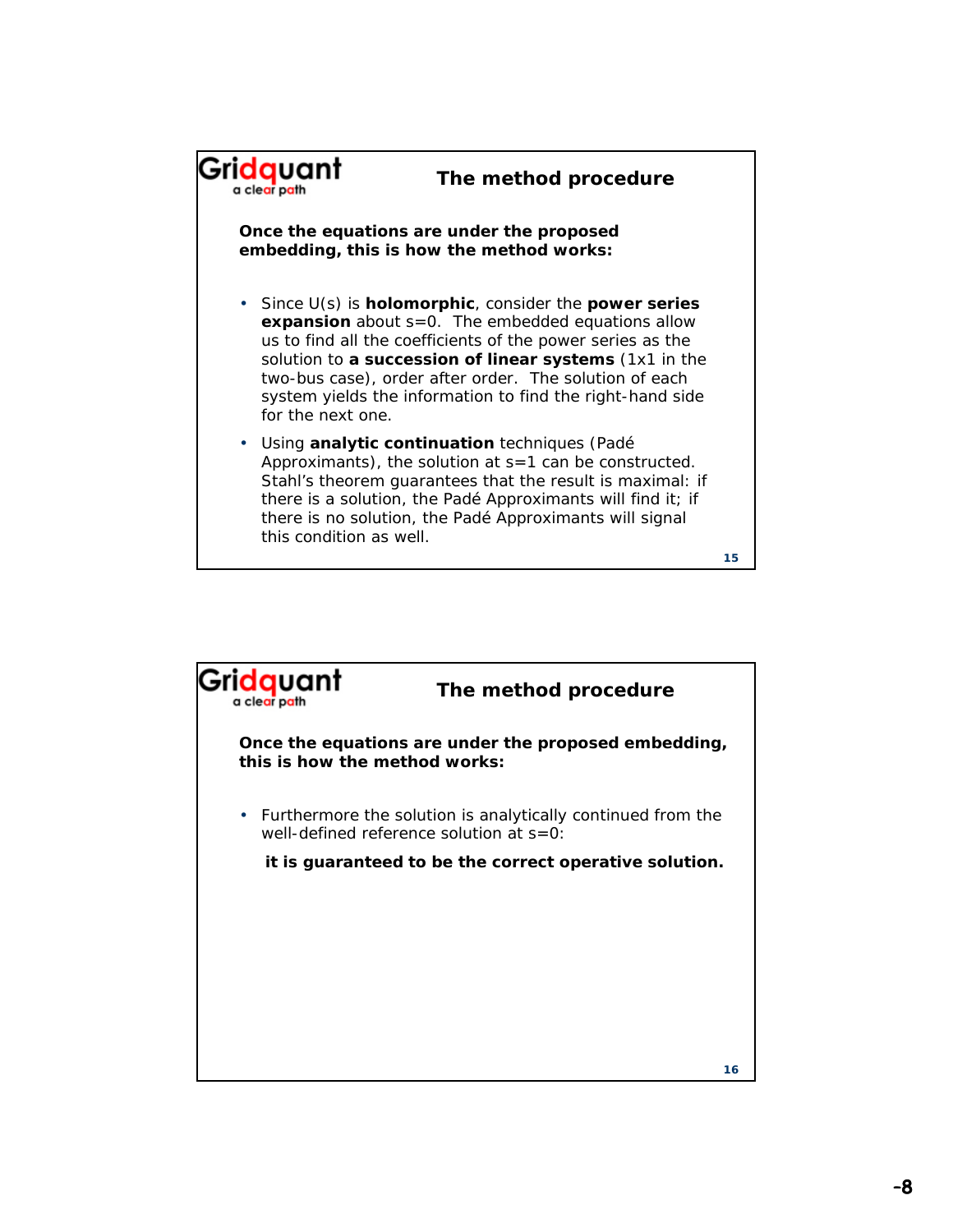

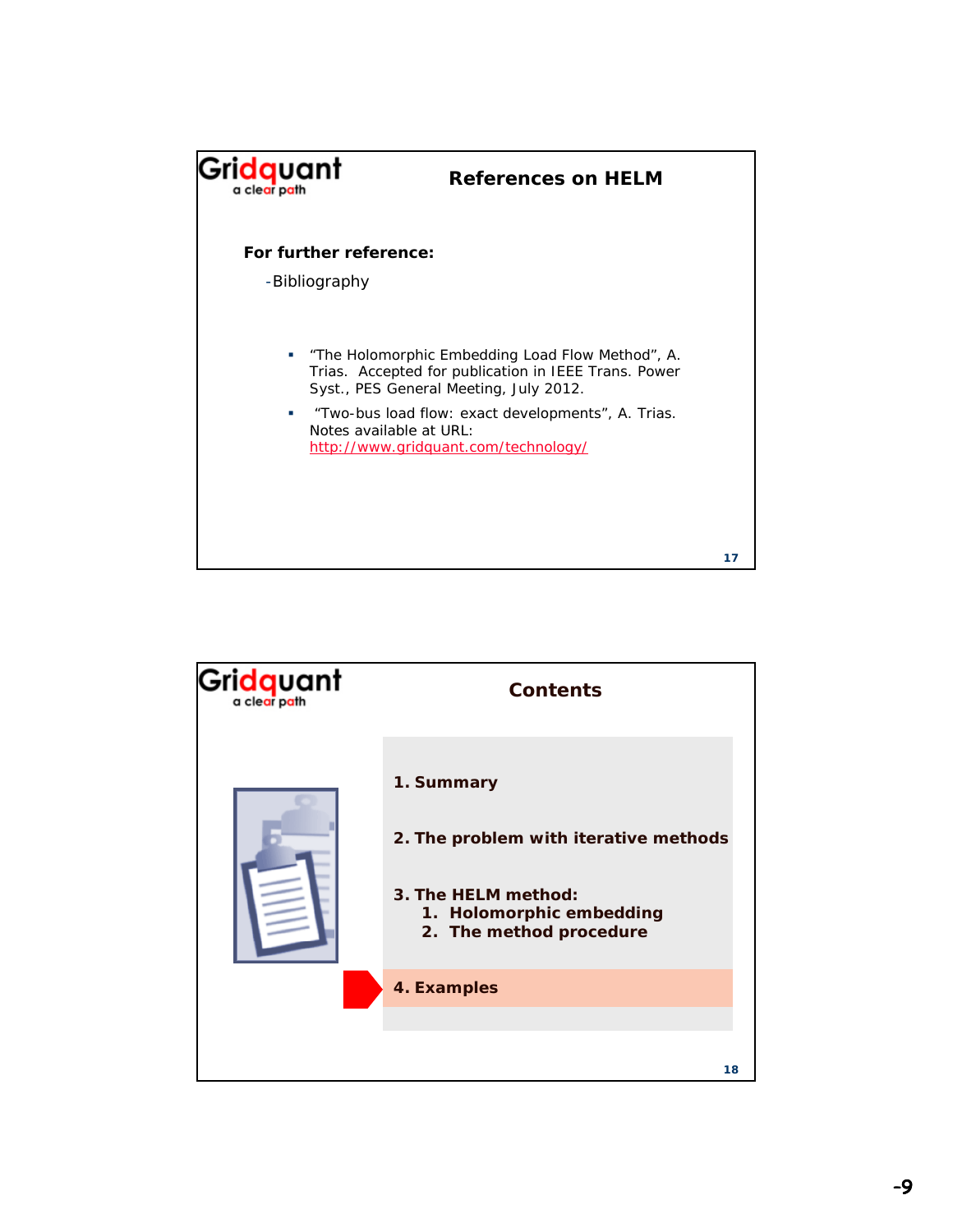

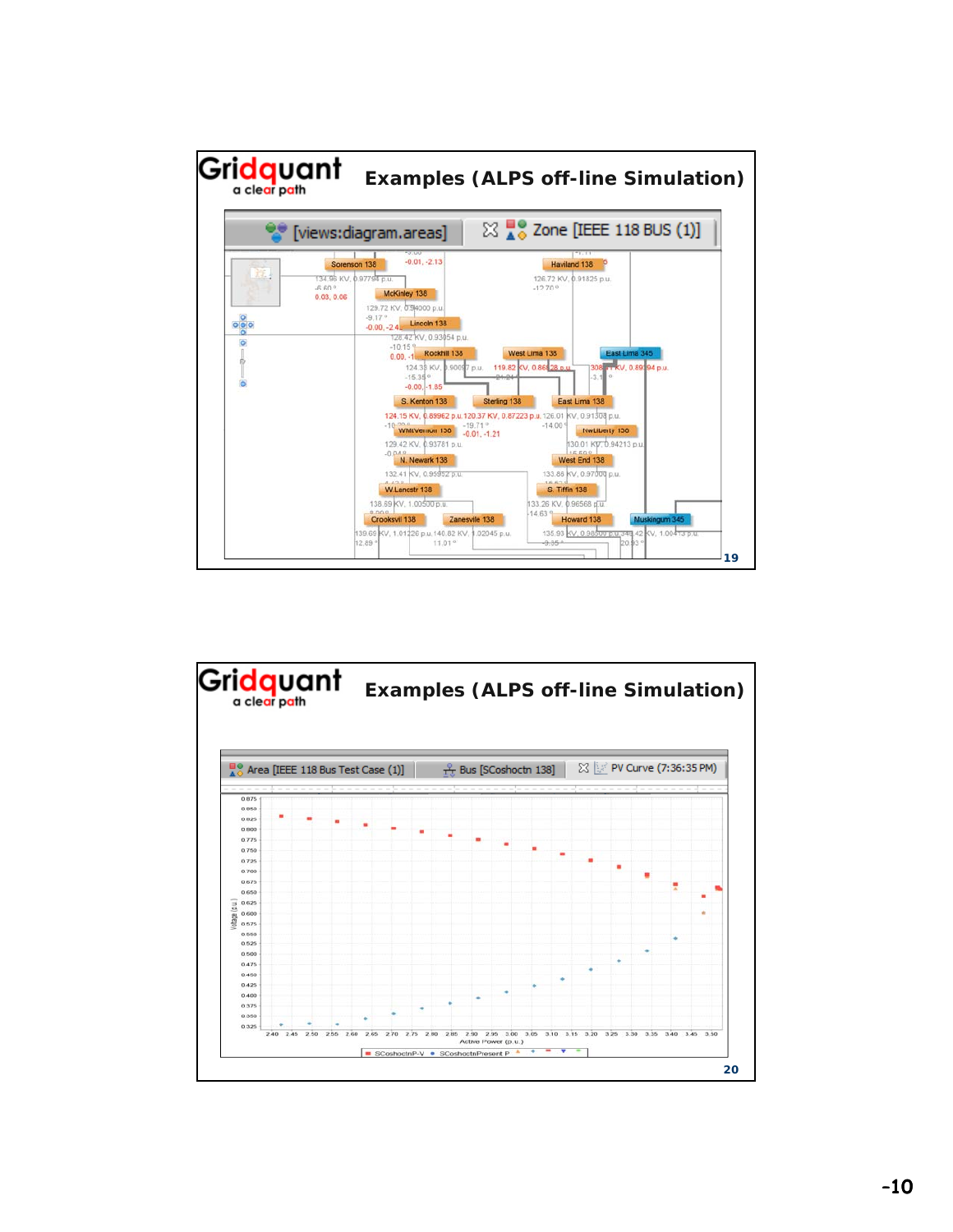